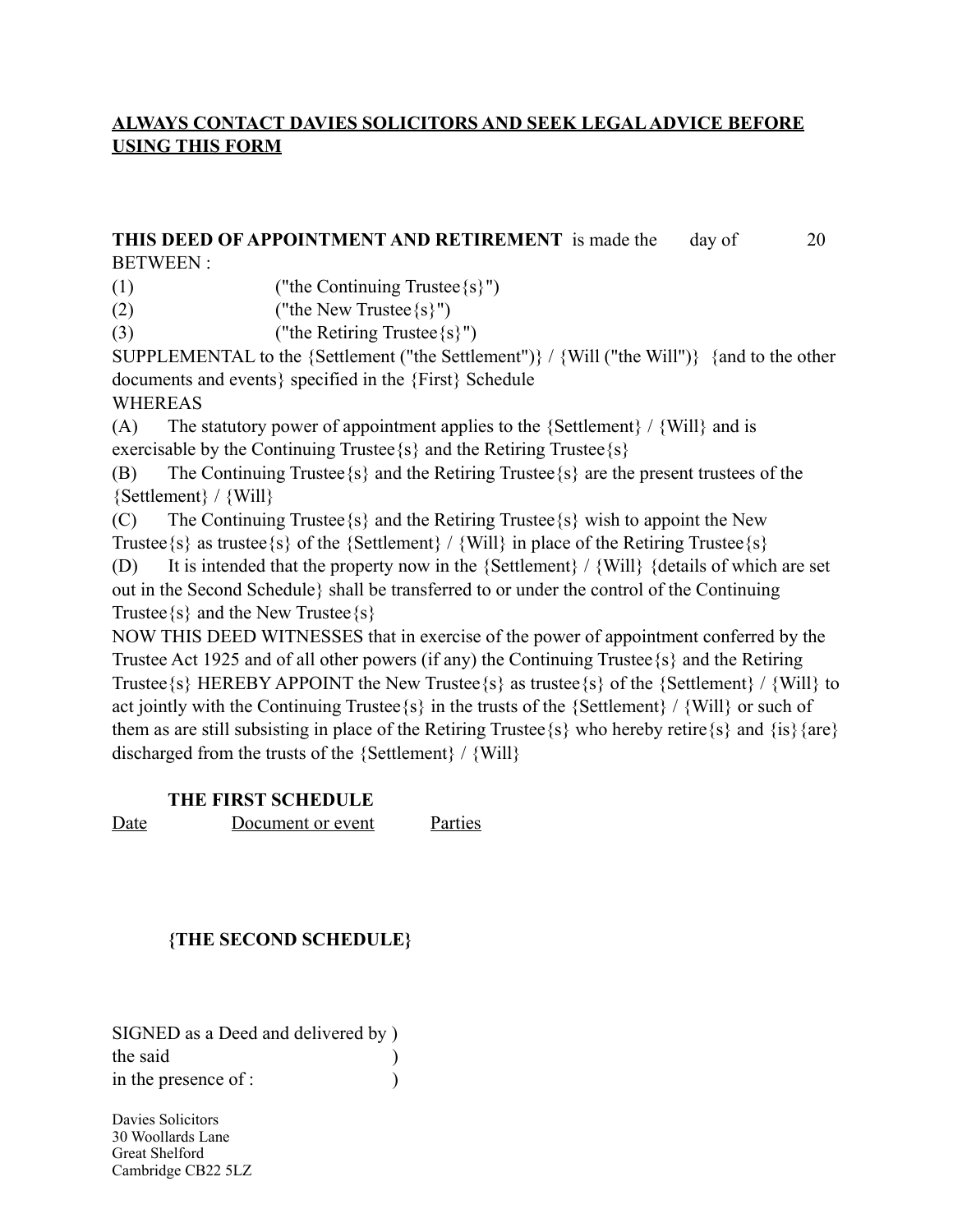SIGNED as a Deed and delivered by ) the said (b) in the presence of :  $\qquad \qquad$ )

SIGNED as a Deed and delivered by ) the said (b) in the presence of :  $\hfill\text{)}$ 

Davies Solicitors 30 Woollards Lane Great Shelford Cambridge CB22 5LZ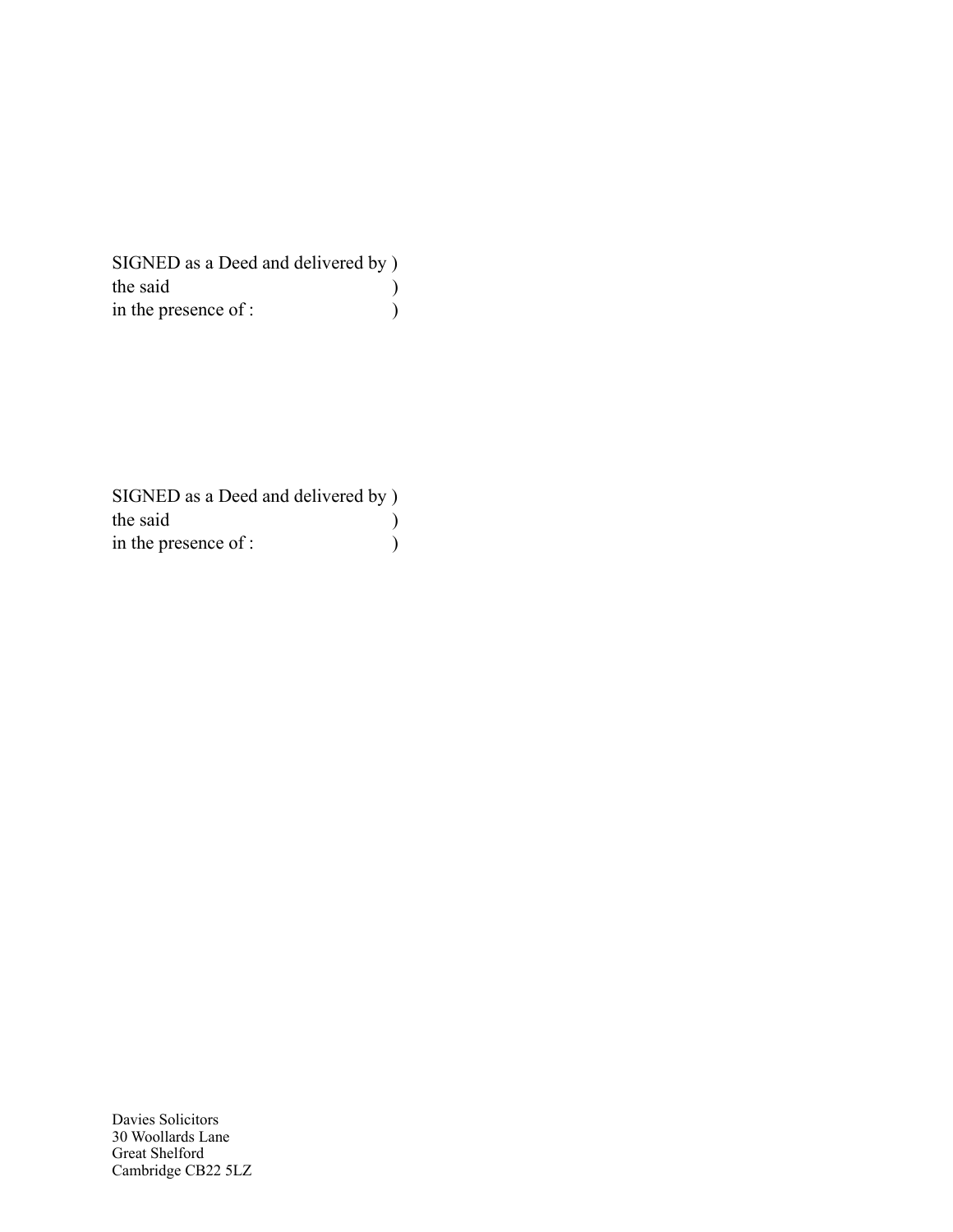DATED\_\_\_\_\_\_\_\_\_\_\_\_\_\_\_\_\_\_\_\_\_\_\_\_\_\_\_\_\_20

# **DEED OF APPOINTMENT OF NEW TRUSTEE{S}**

Davies Solicitors 30 Woollards Lane Great Shelford Cambridge CB22 5LZ